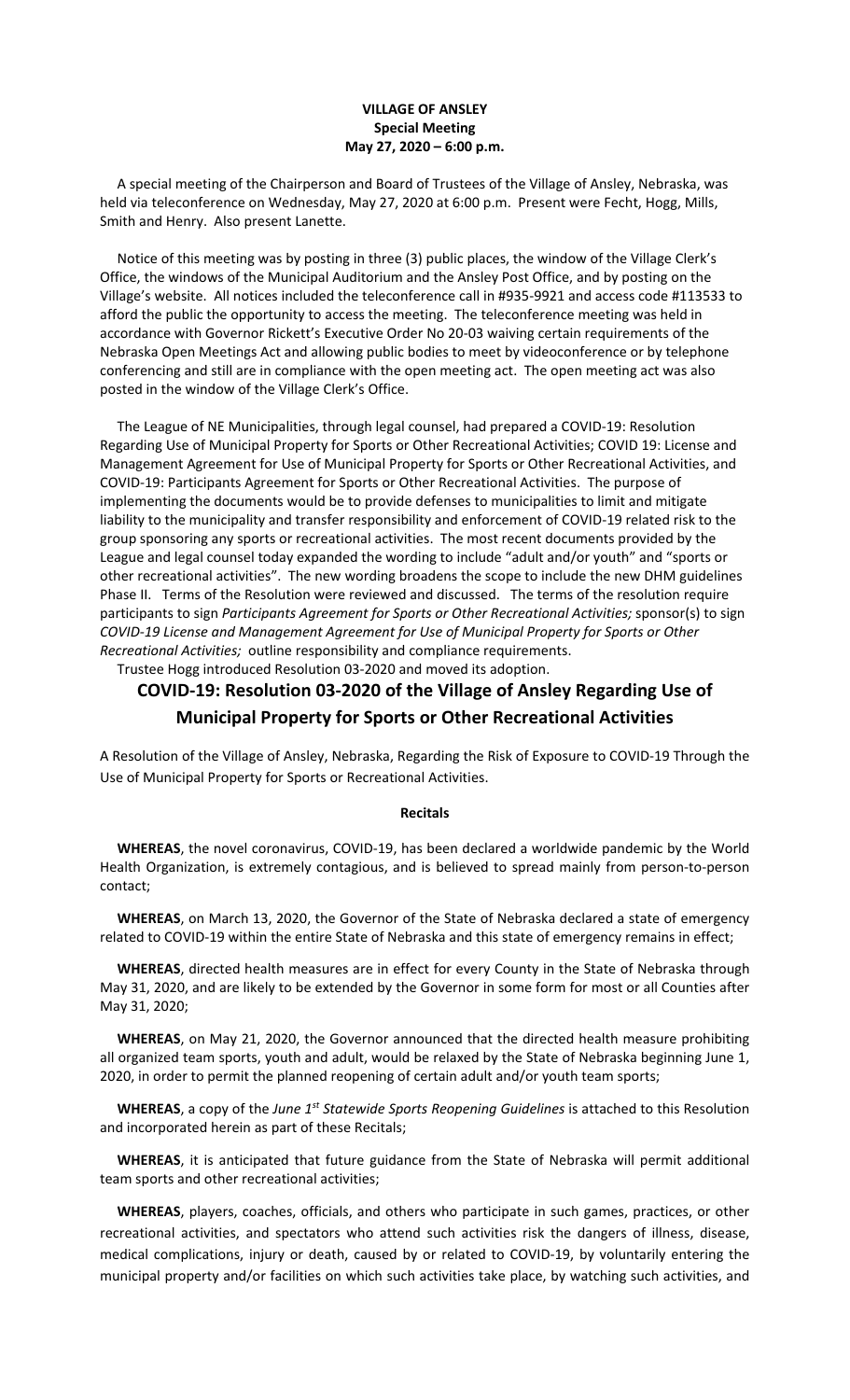by participating or authorizing the participation of a minor, in such games, practices, or other recreational activities; and

 **WHEREAS**, it is the intent of the Village of Ansley to permit the resumption of adult and/or youth team sports and other recreational activities on municipal property and/or facilities, in accordance with the directed health measures and other laws and guidance issued by the State of Nebraska, including, but not limited to, the *June 1st Statewide Sports Reopening Guidelines* and such further laws and guidance that may be issued in the future, provided that every individual, organization, or group sponsoring such activities, and all participants and spectators, fully assume the health risks associated with these activities, including the inherent risk now present in any such activities as a result of the presence of COVID-19 in the State of Nebraska, and provided that participants in such activities sign an agreement that releases the Village of Ansley, its elected and appointed officials and employees, and all other participants in adult and/or youth team sports or other recreational activities from liability associated with exposure to COVID-19 in the course of such activities.

 **NOW, THEREFORE, BE IT RESOLVED** by the Board of Trustees of the Village of Ansley, Nebraska, that any individual, organization or group sponsoring adult and/or youth team sports or other recreational activities that wishes to use the playing or practice fields, courts, grounds, and/or other facilities of the Village of Ansley for games, practices, or other recreational activities will be required to enter into the **COVID-19: License and Management Agreement for Use of Municipal Property for Sports or Other Recreational Activities** attached hereto. These License Agreements will be maintained by the Municipal Clerk and shall constitute an addendum to any other contract, license agreement, lease, or agreement allowing the use of the municipal property and/or facilities of the Village of Ansley by the same individual, organization, or group.

 **BE IT FURTHER RESOLVED** that, in order to enter the playing or practice fields, courts, grounds, and/or other facilities of the Village of Ansley to participate in games, practices, or other recreational activities, all players, coaches, officials and other participants must sign the agreement titled *COVID-19: Participants Agreement for Sports or Other Recreational Activities* in substantially the same form as attached hereto. Each team wishing to participate on or use the municipal property and/or facilities of the Village of Ansley must provide copies of signed *Agreements* for all participants affiliated with the team, together with a roster containing a complete list of the names of all players, coaches, officials, and others affiliated with the team. Copies of these documents must be provided to and shall be maintained by the Municipal Clerk.

 **BE IT FURTHER RESOLVED** that, for the avoidance of doubt as to the risk assumed by participants and spectators, in order to encourage compliance with directed health measures and guidelines, and in order to promote public safety, the applicable provisions of the *June 1st Statewide Sports Reopening Guidelines*, shall be posted on all practice and playing fields, courts, grounds, and/or other facilities where adult and/or youth practices and/or games or other recreational activities occur. If the *June 1st Statewide Sports Reopening Guidelines*, are subsequently modified or updated, the applicable provisions of the modified or updated guidelines shall be posted in the same manner.

 **BE IT FURTHER RESOLVED** that all participants and spectators shall comply with all federal, state and local laws and regulations, all directed health measures and guidelines, and all security policies or procedures established by the Village of Ansley relating to COVID-19 or other safety or hygiene precautions while present on municipal property and/or facilities, understanding that the Village of Ansley may elect to deny entrance to its playing or practice fields, courts, grounds, and/or other facilitiesto any non-complying participant or spectator, or to require a non-complying participant or spectator to leave the premises at any time.

 **BE IT FURTHER RESOLVED** that officials and employees of the Village of Ansley are authorized to execute the directives set forth in this Resolution.

Passed and approved this 27<sup>th</sup> day of May, 2020.

ATTEST: **Trenton Fecht, Chairperson** 

\_\_\_\_\_\_\_\_\_\_\_\_\_\_\_\_\_\_\_\_\_\_\_\_\_\_\_\_\_\_\_\_\_\_\_\_\_\_

Lanette C. Doane, CMC

\_\_\_\_\_\_\_\_\_\_\_\_\_\_\_\_\_\_\_\_\_\_\_\_\_\_\_\_\_\_\_\_\_\_\_\_\_\_\_\_\_\_\_